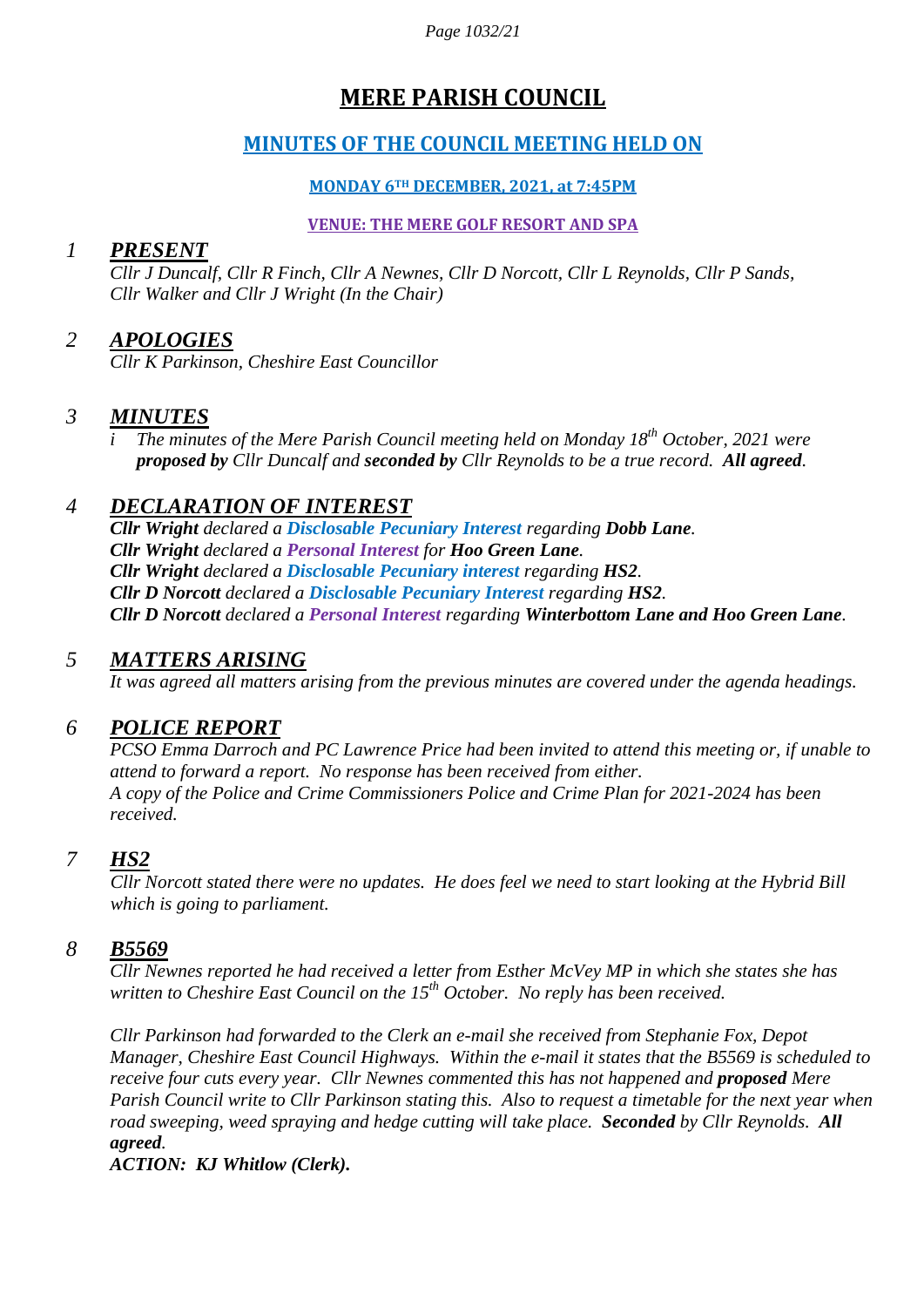## *9 MANCHESTER AIRPORT*

*Cllr Walker attended the Technical Advisory Committee meeting and will be forwarding the slides to Mere Parish Councillors after this evenings meeting Cllr Walker also reported that she took part in a forum over three nights.*

### *10 WINTERBOTTOM LANE AND HOO GREEN LANE*

*Nothing to report.*

### *11 LITTER BINS*

*Cllr Parkinson has confirmed that the two bins which have appeared within the parish are the ones she requested. As to our request for a third bin at the Toll Bar, she is unsure but will try to have one placed there.*

### *12 LITTLE MERE*

*At the previous council meeting Cllr Sands volunteered to speak with someone living in the circle to find out who is responsible for the Little Mere. Item to be carried over to the next meeting. ACTION: Cllr P Sands* 

### *13 SPEEDING*

*Cllr Newnes had the opportunity to speak with PCSO Emma Darroch who stated it was a waste of time monitoring vehicle speeds on the B5569 Chester Road as the speed limit is 50mph. Cllr Newnes stated it was in fact 30mph. PCSO Darroch has since confirmed that yes the speed limit is 30mph. Cllr Newnes to purchase a speed gun.*

*The Clerk was asked to inform Cllr Parkinson that Mere Parish Council wishes to have the "SID" slow down signs on the B5569, Chester Road.*

*ACTION: KJ Whitlow (Clerk)*

### *14 THE QUEEN'S PLATINUM JUBILEE BEACONS – 2<sup>ND</sup> JUNE 2022*

*Cllr Wright has spoken to the Mere resident about possible siting a beacon on his land but the answer is he does not have anywhere suitable.*

*Cllr Wright has spoken with Mere and Tabley Community Club to see if they are arranging any events which we could join in with. They are to get in touch with us once they have decided what they will be doing.*

#### *15 NEIGHBOURHOOD PLAN*

*The Clerk has asked Jackie Weaver at ChALC if a Neighbourhood Plan is to be made compulsory? She replied stating she is not aware of any legislative change and there is certainly no compulsion about Neighbourhood Plans.*

*Jackie Weaver sent information about what a Neighbourhood Plan is and how to go about setting one up. It was agreed that the councillors will read the document and have a think ready to decide at the next council meeting if Mere Parish Council should apply for a Neighbourhood Plan.*

#### *16 PARISH MAINTENANCE*

*Cllr Duncalf has spoken with Mr Fenton who has confirmed the location of the branches needing to be cut back on the A50. Cllr Duncalf has spoken with the Mere Estate Office who has given permission for Dominic to cut the branches down. The Clerk will inform Mr Fenton that permission has now been granted and also ask for a quote stating how much it will cost before he commences. Proposed by Cllr Wright and seconded by Cllr Duncalf. All agreed. ACTION: KJ Whitlow (Clerk)*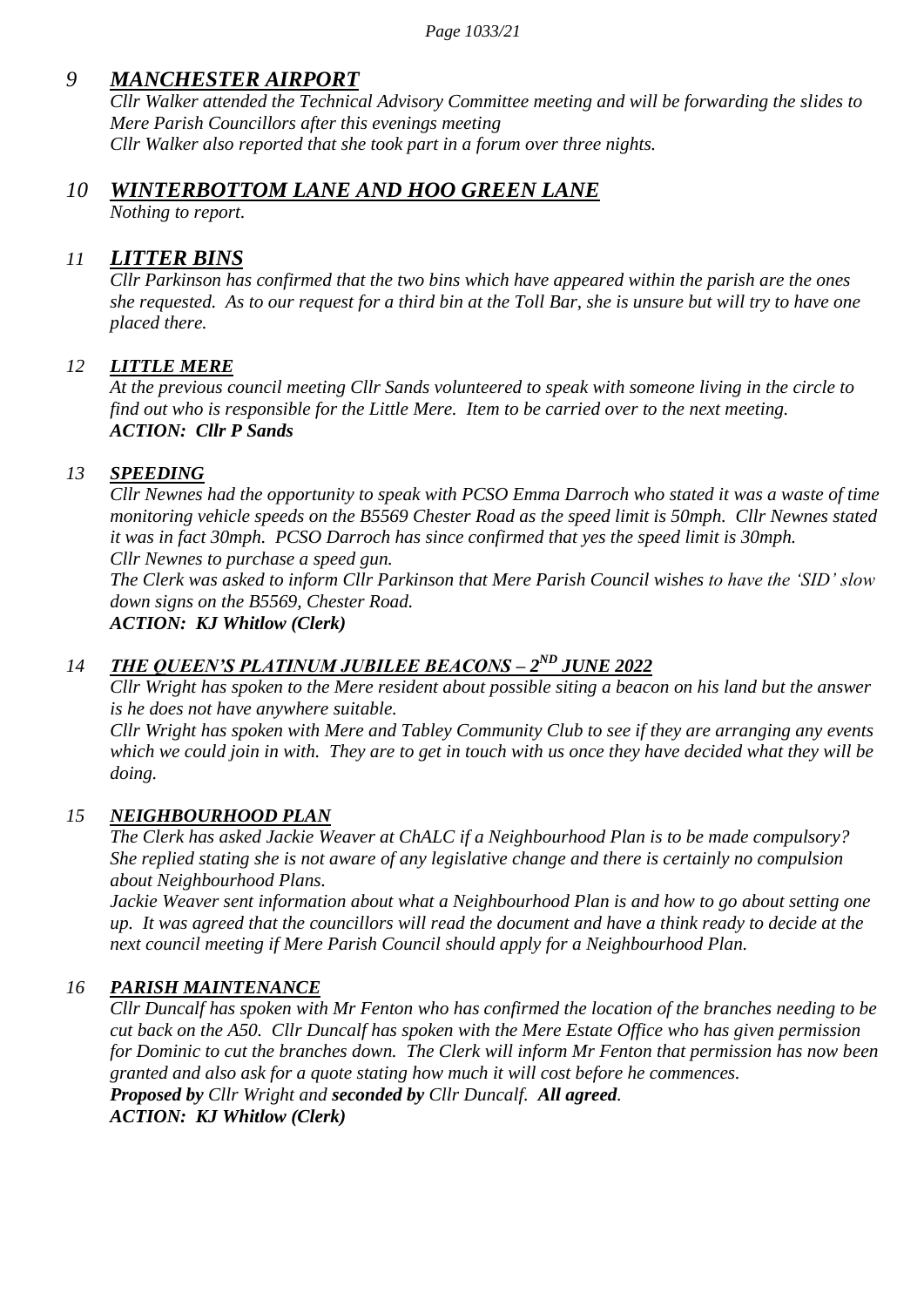### *17 NOISE POLUTTION*

*A reply has been received from the Manager of the Mere Golf Resort and Spa in which he states he is aware of the residents" complaints about fireworks being set off during unsociable hours. However he also states that the fireworks in question were not set off at The Mere Golf Resort and Spa. They were in fact set off at neighbouring residents homes. The Environmental Health Department is also involved.*

*The Clerk responded stating if the council receive any further complaints we will obtain details of the time and date so as to establish if an event was being held at The Mere Golf Resort and Spa involving fireworks.*

#### *18 NOVELTY TOYS – FROM PREVIOUS BONFIRE EVENTS*

*It was agreed that Cllr Norcott will collect from Mr Stott the two wooden framed signs measuring 2.5m x 1.5m plus, the car parking signs and store them at his home on behalf of Mere Parish Council. Cllr Sands will collect the five boxes containing various toys, novelties and sparklers and store on behalf of Mere Parish Council.*

*The Clerk will let Mr Stott know.*

*ACTION: KJ Whitlow (Clerk), Cllr Norcott and Cllr Sands*

### *19 PLANNING APPLICATION DETAILS*

*Cllr Sands read out the details for the three new planning applications, and two decision notices received since the previous meeting. Details are recorded in the Planning Book.*

### *20 RESPONSIBLE FINANCIAL OFFICERS REPORT*

- *i. The total in the cheque account at the beginning of this meeting is £5715.95 of which £170.43 belongs to the Archive Fund.*
- *ii. CIL (Community Infrastructure Levy) – a further payment of £0354.29 has been received which means we now have the total of £575.15. This money has to be spent within five years or it will be claimed back by Cheshire East Council. Cllr Wright proposed that the money be spent on Parish Maintenance. Seconded by Cllr Norcott. All agreed. The Clerk will check with Cheshire East Council that this is an acceptable project to spend the money on. Once this has been confirmed an annual report will be submitted to Cheshire East Council.*

#### *21 ACCOUNTS FOR PAYMENT*

*i.* Remembrance Day Wreath – The Clerk gave  $\epsilon$  6020.00 *to The Royal British Legion for a poppy wreath. Therefore the Clerk to be paid this amount this evening Cheque made payable to "Kathryn J Whitlow". Cheque No: 100853*

*Cllr Duncalf proposed that the above invoices be paid. Seconded by Cllr Reynolds. All agreed.*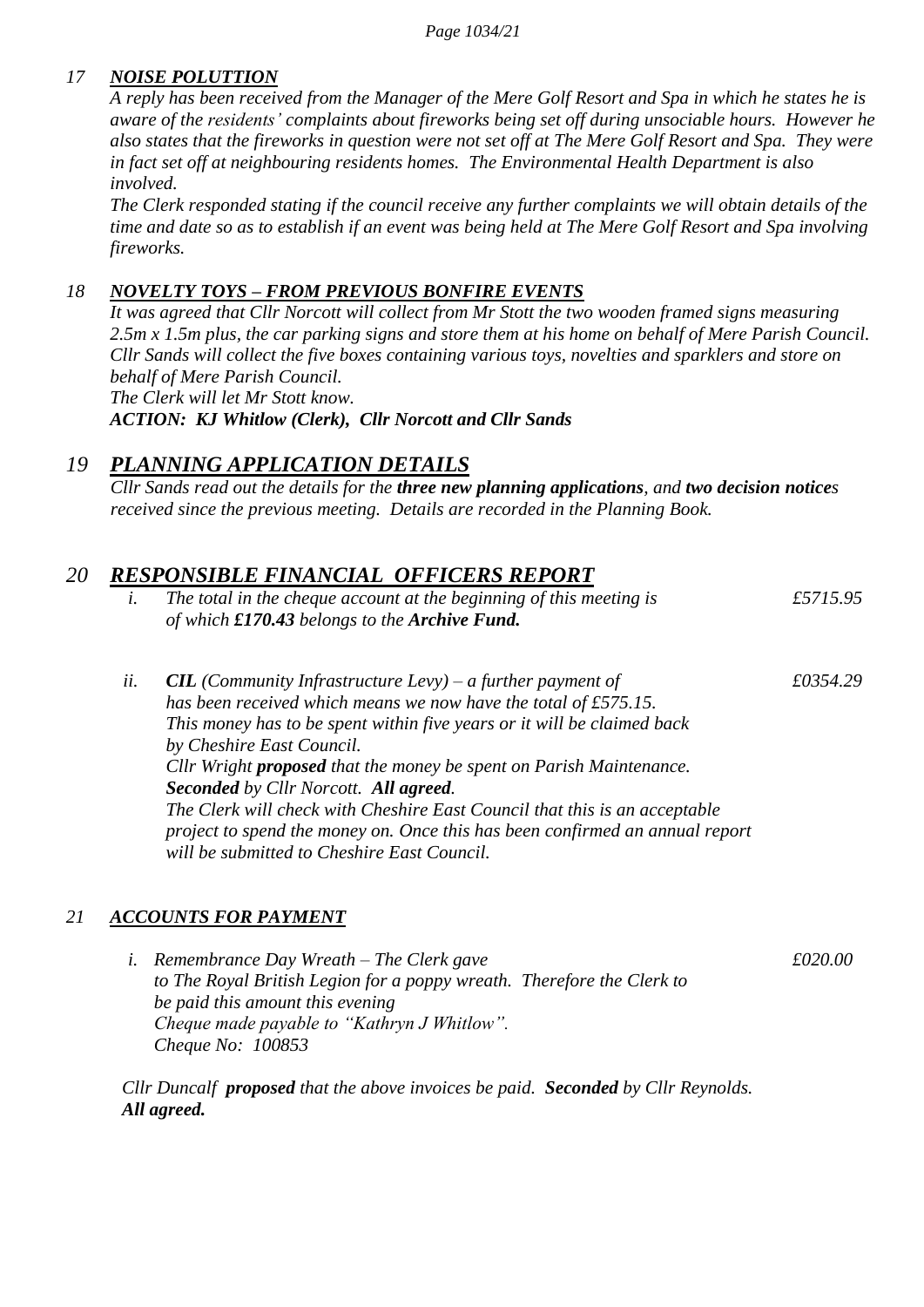#### *22 BUDGET UPDATE*

- *After the cheque has been paid this evening there will be £5696.95 in the cheque account.*
- *Expected payments to be made at the next Mere Parish Council meeting in January 2022:*

| <i>HMRC</i>  | £0300.00 |
|--------------|----------|
| Pay Roll     | £0041.40 |
| <i>TOTAL</i> | £2571.40 |

*This would leave approximately £3125.55 in the account after the January meeting.*

#### *23 PRECEPT 2022-23*

*The Clerk presented to the council the budget as shown below:*

### **MERE PARISH COUNCIL - BUDGET FOR 2022/23 PRECEPT**

Precept is paid in two parts, half in April and half in September

| <b>ITEM PAID OUT</b>                     | <b>COST IN PREVIOUS</b> | <b>BUDGET FOR FINANCE YEAR</b> |
|------------------------------------------|-------------------------|--------------------------------|
|                                          | <b>FINANCE YEAR</b>     | April 2022 - APRIL 2023        |
| <b>Clerk</b>                             | £4,180.00               | £4,200.00                      |
| <b>HMRC</b>                              | £1,513.31               | £1,600.00                      |
| <b>Clerk Expenses</b>                    | £593.30                 | £600.00                        |
| Insurance cover                          | £365.09                 | £370.00                        |
| <b>External/Internal Audits</b>          | £232.20                 | £230.00                        |
| Parish Maintenance                       | £1,500.00               | £1,500.00                      |
| <b>Tabley Church</b>                     | £116.00                 | £116.00                        |
| Wreaths                                  | £20.00                  | £20.00                         |
| Seminars training                        | £75.00                  | £100.00                        |
| <b>CHALC Subs</b>                        | £191.52                 | £195.00                        |
| Website                                  | £360.00                 | £360.00                        |
| Zoom                                     | £0.00                   | £0.00                          |
| Pay Roll                                 | £248.00                 | £250.00                        |
| <b>ICO</b>                               | £40.00                  | £40.00                         |
| <b>TOTAL REQUIRED</b>                    | £9,434.42               | £9,581.00                      |
| <b>MONEY TO BE RECEIVED</b>              |                         | 2022-2023                      |
| <b>PRECEPT</b> as it is                  |                         | £9,000.00                      |
| <b>ESTIMATED IN BANK 31st March 2022</b> |                         | £3,125.59                      |
| VAT TO CLAIM BACK (2021-22)              |                         | £73.20                         |
| <b>TOTAL FOR YEAR</b>                    |                         | £12,198.55                     |
| <b>PROPOSE PRECEPT for 2022-23</b>       |                         | £9,000.00                      |

#### **NOTES**

| After Cheques paid tonight    |           |
|-------------------------------|-----------|
| will have this sum in account | £5,696.95 |

#### **Money to be paid out at Jan and Mar 2022 meeting**

| <b>TOTAL</b>       | £2,571.40 | £5,696.95 |
|--------------------|-----------|-----------|
| Pay Roll           | £41.40    |           |
| Ground Maintenance | £1,400.00 |           |
| <b>HMRC</b>        | £300.00   |           |
| Clerk              | £830.00   |           |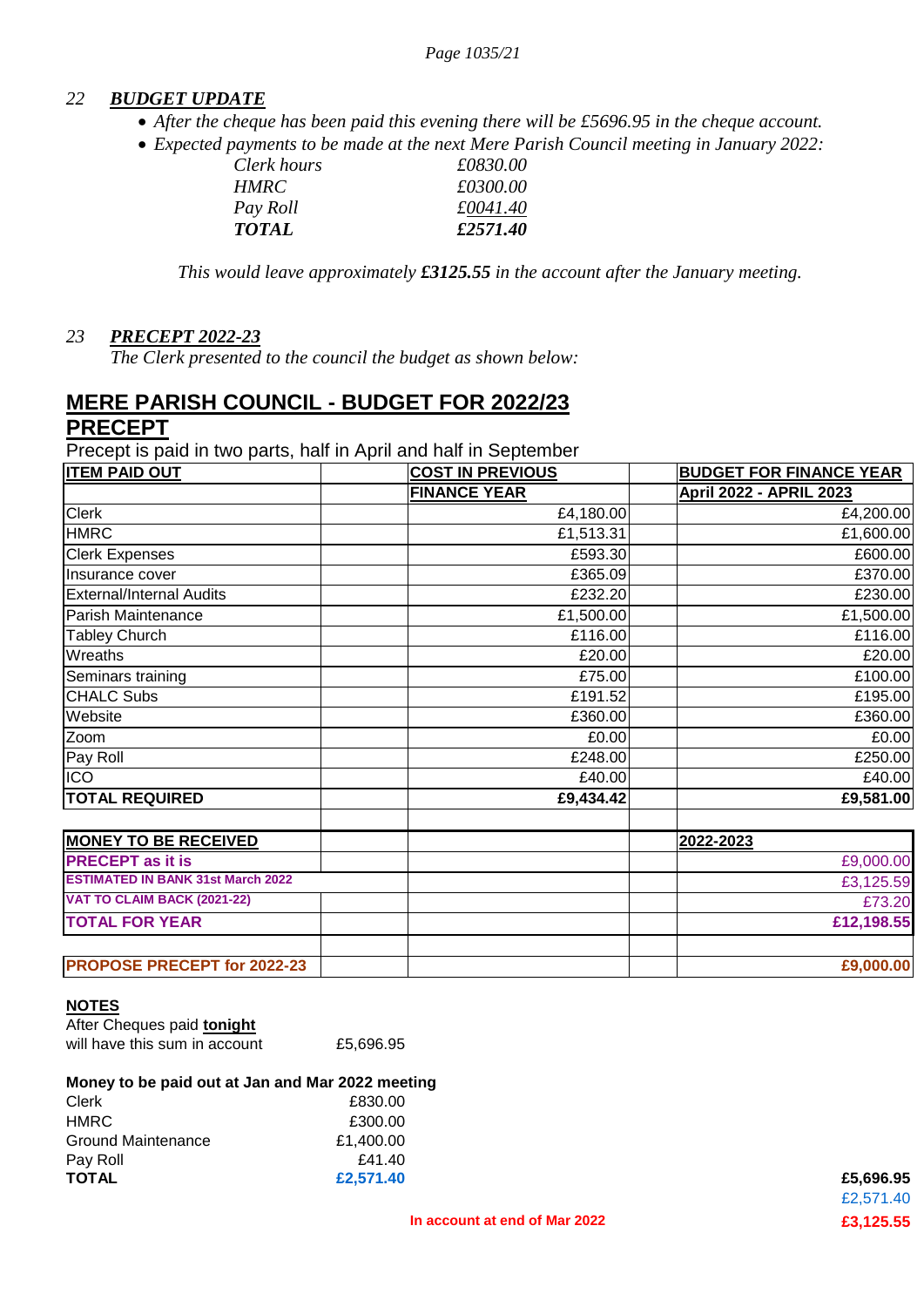#### *Page 1036/21*

*It shows that on the 31st March 2022 the estimated figure of £3125.55 will be in the cheque account. The Clerk explained that the reason as to why we will have £3125.55 in the account at the end of the year as because:*

- *We have received a total of £575.15 CIL money.*
- *We have not re-newed our subscription to Zoom (£150)*
- *We have not had to subsidize a bonfire event.*
- *We have spent nothing other than the necessary*

*Using the budget figures Cllr Duncalf proposed that the precept of £9000.00 remain the same for 2022/23. Seconded by Cllr Newnes. All agreed. ACTION: KJ Whitlow (Clerk)*

#### *24 RISK ASSESSMENT – REVIEW*

*The Clerk has added one item to the council"s risk assessment and that is in relation to GDPR. Cllr Duncalf proposed that the Risk Assessment be agreed and accepted. Seconded by Cllr Newnes. All agreed.*

#### *25 NEW BUSINESS*

- *i. Cheshire Fire Authority Draft 2022-23 Annual Action Plan Consultation - Noted*
- *ii. Cheshire East Council Budget Consultation – An e-mail from the Director of Finance and Customer Services, Cheshire East Council inviting opinions and views from residents, businesses, councillors etc. on the councils budget for the next financial year. The budget consultation runs until the 4th January 2022.*

*Cllr Newnes commented that he feels we are not getting value for money. Too much is being spent on social care and not enough on highways, waste collection etc. Cllr Duncalf proposed Mere Parish Council respond stating this. Seconded by Cllr Newnes. All agreed. ACTION: KJ Whitlow (Clerk)*

- *iii. Knutsford Rex Probus Club – The Knutsford Rex Probus Club asks if an advertisement poster for the club can be displayed on our notice board. All agreed. ACTION: KJ Whitlow (Clerk).*
- *iv. Unoccupied Premises – Warrington Road – A resident has expressed concern about Fir Tree Cottage, Warrington Road which has been vacant for several years. Not only is it very overgrown but it is suspected there may be squatters living there too. It was agreed that the Clerk will advise the concerned resident to contact the Cheshire East Council Empty Homes/Empty Properties Department. ACTION: KJ Whitlow (Clerk).*
- *v. Knutsford Citizens Advice Service – Knutsford Town Council is asking for a contribution of £350.00 towards the running costs of the Knutsford Citizens Advice Service. Apparently during the last twelve months two per cent of users were from Mere. The meeting agreed not to contribute on this occasion. ACTION: KJ Whitlow (Clerk).*
- *vi. Afghan Refugees – Cllr Duncalf requested this item to be on the agenda due to concerns as to what will happen with the refugees currently staying at The Kilton? However according to the Knutsford Guardian Esther McVey MP is looking into this.*

*Cllr Wright closed the meeting ay 9:20pm and re-opened it again at 9:25pm Cllr Wright left the meeting room at 9:25pm Cllr Finch took over as Chairman of the meeting*